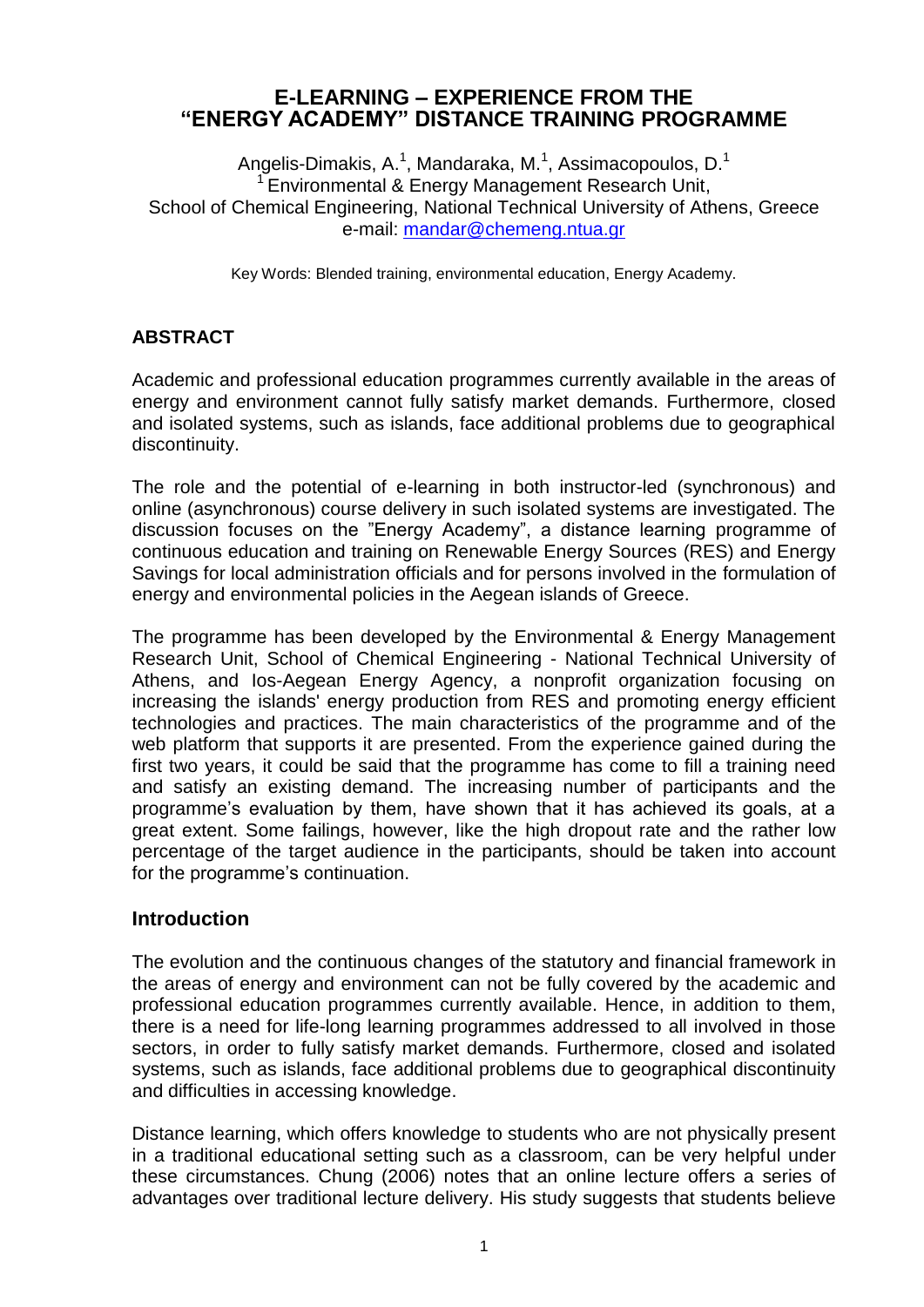that on-line lectures are as effective as, or sometimes even more effective than, inclass lectures due to:

- Capability to pace oneself listening to the lecture
- Capability to replay parts of the lecture
- Finding the most suitable time to listen to the lecture for better concentration.

Although e-learning may increase access flexibility, eliminate geographical barriers and improve convenience as well as effectiveness for individualized and collaborative learning, it suffers from a number of drawbacks such as lack of peer contact and social interaction, high initial costs for preparing multimedia content materials, substantial costs for system maintenance and updating, as well as the need for flexible tutorial support (Wu et al., 2010). Various concerns have also been raised regarding internet connection reliability and, for specific individuals, a need for more natural communication (Makropoulos et al., 2009). Cantoni et al. (2004) also point out that a classroom teacher can receive and analyze a number of visual cues from their audience in order to adjust the lecture so as to meet the needs of the class.

Blended learning appears to be the solution to these problems because it mixes synchronous and asynchronous course delivery (Buzzetto-More and Sweat-Guy, 2006). As synchronous, one can describe a mode of delivery where all participants are "present" at the same time, such as live lectures, in-class discussions and active group work. Asynchronous mode of course delivery consists mainly of web-based educational technologies such as online course modules, assignments, discussion boards, and other web-assisted learning tools, where participants access course materials on their own schedule. The degree to which the design of blended learning courses uses traditional classroom and online learning environments varies largely depending on the subject matter and the overall nature of a course. Regardless of that, such courses may be expected to be delivered in both an asynchronous and synchronous manner, and are becoming increasingly widespread in today's society (Wu et al., 2010). Blended learning has been described as "the most prominent instructional delivery solution" since it provides the academic world with the flexibility of fully online learning along with crucial collaboration achieved through face-to-face student-student and student-instructor interaction (Mitchell and Forer, 2010).

The aim of this paper is to investigate the usefulness of both synchronous and asynchronous course delivery as a tool for training professionals. The experience gained from the operation of the "Energy Academy", a distance training programme for local administration officials and for persons involved in the shaping of energy and environmental policies, will be used as the basis for this analysis.

### **The "Energy Academy" Programme**

"Energy Academy" is a continuous distance training programme in RES and Energy Savings, addressed to local authority organization officers, regional administration officers, engineers, researchers, investors, university and technological institute graduates as well as to all those involved in formulating energy policies for islands. The main concerns of the programme are new technologies and their statutory framework. The programme has been organized by the Environmental & Energy Management Research Unit, an educational and research unit at the School of Chemical Engineering - National Technical University of Athens, and Ios-Aegean Energy Agency, a nonprofit organization focusing on increasing the islands' energy production from RES, as well as promoting energy efficient technologies and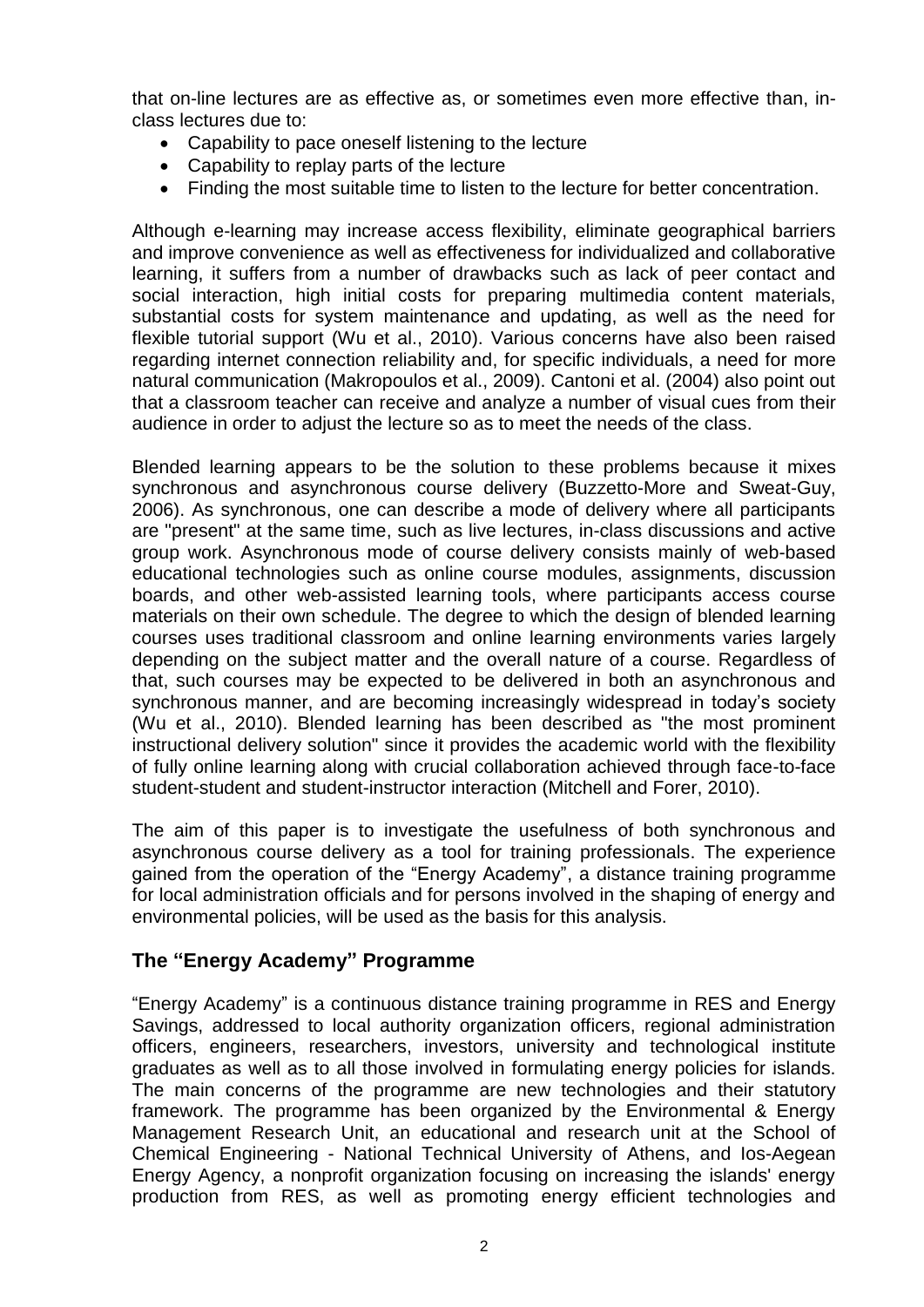practices. The programme was funded by Ios-Aegean Energy Agency, but the cost has been kept at a very low level, since most of the development work, as well as the teaching, have been offered free of charge.

The main incentive for the development of this programme was the signing of the Pact of Islands, a political commitment of European islands to developing Local Sustainable Energy Action Plans and identifying bankable green projects, by 11 Greek island municipalities. Implementation of the above commitment presupposes the existence of well trained technical and administrative personnel in energy and environmental issues. Within this educational framework, the aim of Energy Academy is:

- The training of a large number of people towards obtaining a general knowledge about RES, energy savings, new technologies and the statutory framework around them.
- The development of trainees' skills in participating in the energy planning process at local level through the writing of a thesis and the exchange of experiences.

In June 2011, the programme has completed its second year of operation. During its first two years, the following topics were covered:

- European policies and financing in energy
- The electricity market: Statutory framework and licensing in the islands
- Wind energy: Capacity, penetration and land use
- Cost-benefit analysis in energy investments
- Desalination with RES
- Hybrid renewable energy systems
- Energy management in buildings
- Integrated biomass management Energy production at local level
- Monitoring greenhouse gas emissions and selecting actions for their reduction at local level
- Decentralized power generation from RES and smart grids

A student is considered to have successfully completed the programme, if he has dealt with all courses, comprising the annual curriculum, and has answered successfully four on-line assessments for every one of those courses. In this case, he will be awarded an attendance certificate for the programme. Additionally, he can write a thesis for each course. If the thesis is successful in at least one of the courses, the student will be awarded a training certificate for the respective course.

All the material of the programme is uploaded in the programme's website, which is accessible at the following address: [http://environ.chemeng.ntua.gr/energyacademy.](http://environ.chemeng.ntua.gr/energyacademy) The programme's initial website structure is shown in Figure 1. The programme has an announcements module, a library, a discussion forum and a calendar, accessible to all participants, students and instructors. It consists of a number of courses, each one having its own anouncements module, calendar and discussion forum. Every course is divided into a number of steps, each of which includes teaching material, assessment material and useful links. Furthermore, it has a thesis section, where the students can find all the details concerning the thesis they have to prepare.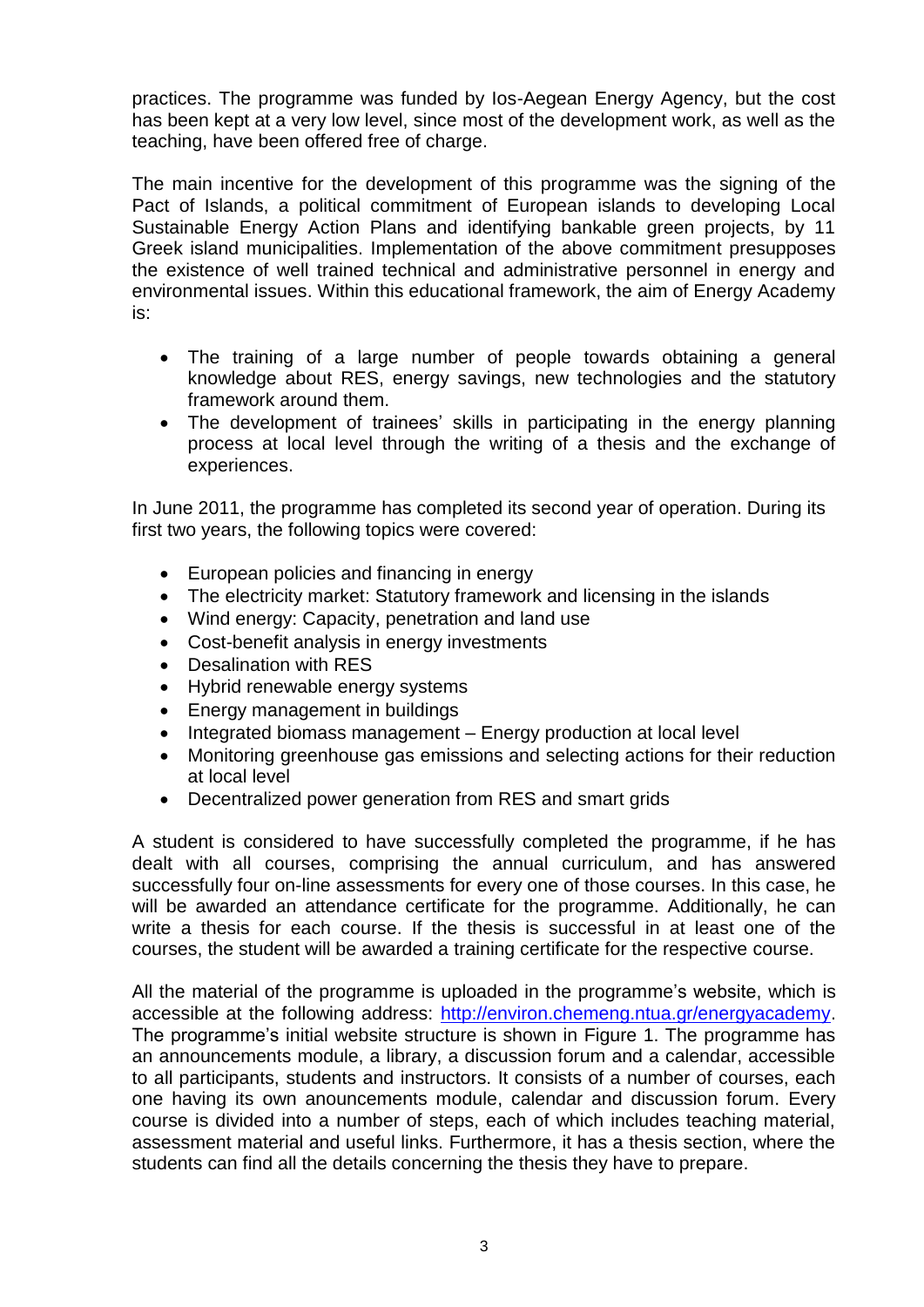Apart from the online activities, the annual timetable includes three face to face meetings:

- Kick off meeting: It takes place before the start of the programme. In this meeting, instructors, administrators and students meet each other and introductory lectures are given for every course.
- Intermediate meeting: It takes place after the completion of the first two steps in all courses. The students' progress is monitored and the topics of the theses are presented.
- Final meeting: It takes place after the completion of the study programme. The programme' s results are commented upon and the certificates are awarded to the students who have successfully completed the programme.





### **Results of the Programme's Implementation**

### **Participants Backround**

During the first two years of operation, over 150 persons were interested in participating in the training programme. The number of participants who were registered and have completed the programme, by receiving at least an attendance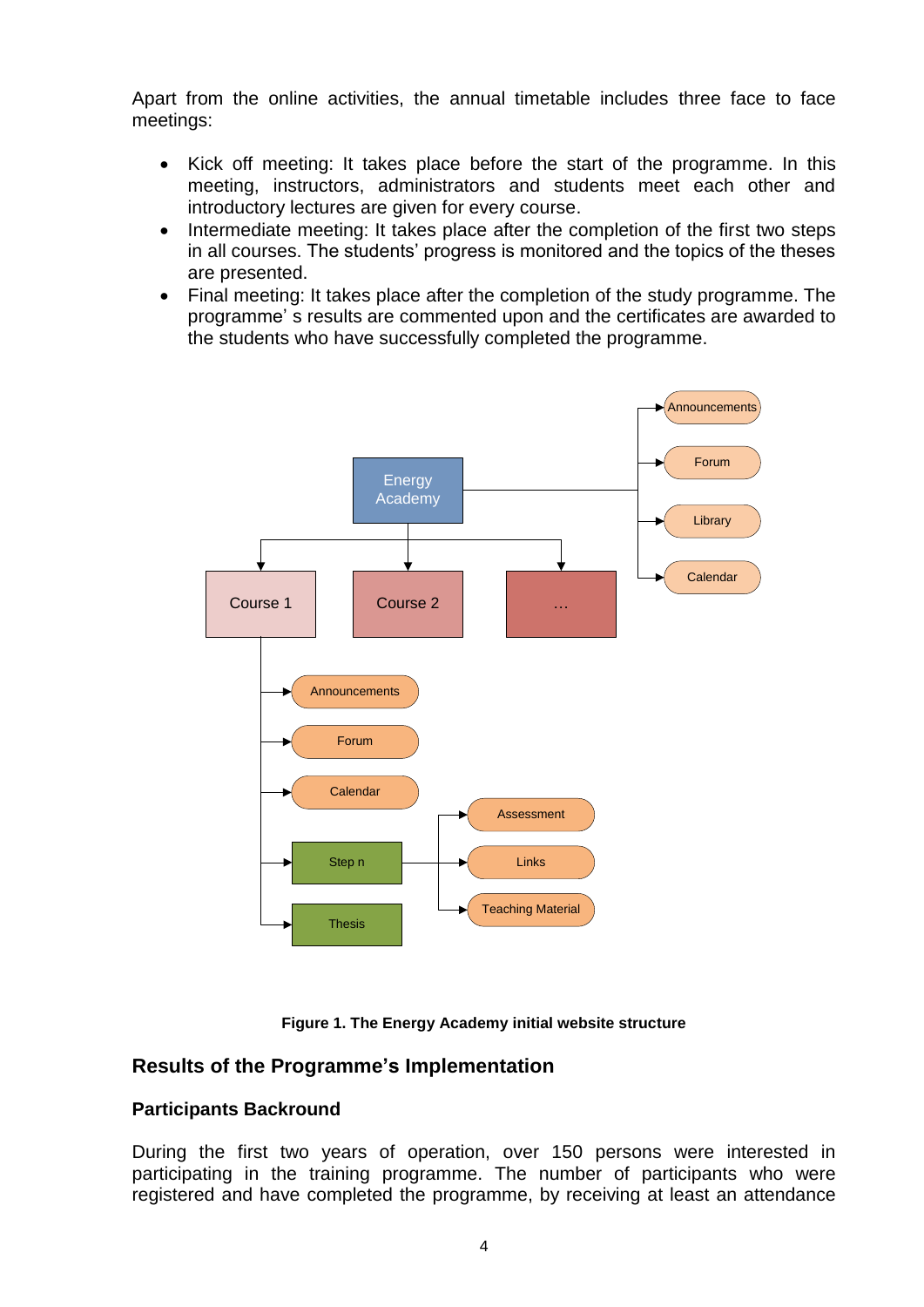certificate, are presented in Table 1. The number of registered participants increased while the dropout rate decreased significantly during the second year of operation but still remains at a hign level. The high dropout rates are mainly due to the fact that the students, especially those of the first year of operation, were not prepared for such a demanding programme while it was easy for them to drop out when they faced the first difficulties, since there were no fees.

|                              | 2009-2010<br>2010-2011 |       |  |
|------------------------------|------------------------|-------|--|
| Registration                 | 32                     | 78    |  |
| <b>Successful Completion</b> | 13                     | 44    |  |
| Dropout Rate                 | 59.3%                  | 43.5% |  |

|  |  | Table 1. Number of participants |  |  |  |
|--|--|---------------------------------|--|--|--|
|--|--|---------------------------------|--|--|--|

The participants were asked to complete a detailed curriculum vitae before the beginning of the courses and an online evaluation survey after their completion. The following statistics refer to users who have sucessfully completed the programme. Their age distribution shows that the programme attracts rather young employees who have some knowledge on computers (Figure 2).



**Figure 2. Age distribution of the participants**



**Figure 3. Place of residence of the participants**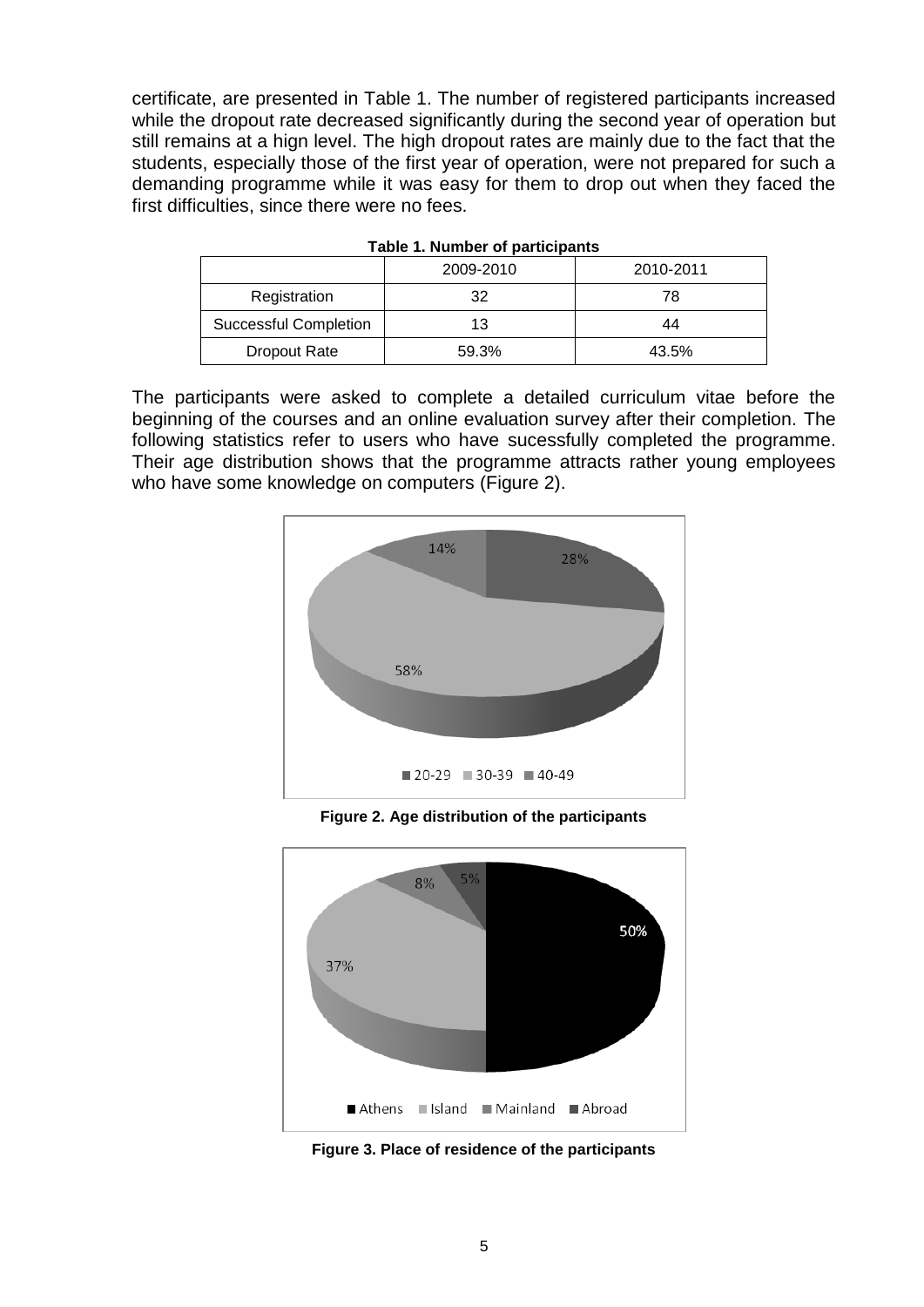

**Figure 4. Occupation of the participants**

The majority of participants come from the capital city of Greece, Athens, or from other big cities of mainland Greece. However, a significant percentage (37%) lives in remote island regions and a much lower percentage lives abroad (Figure 3). The high percentage of participants from Athens is expected since almost half of the country's population lives in the Greater Athens area. The percentage of remote island participants, although lower than the respective of Athens, is quite satisfactory, if one considers the remote islands' population as compared to that of Athens.

Regarding the professional occupation of the participants, almost 70% of them are employed in the public and private sector (Figure 4). However, only 20% are employed in municipalities, which indicates that further effort should be made in order to achieve the initial target set. Nevertheless, all of those participants are island municipalities employees, which constitute the primary target of the programme.

### **Programme Evaluation by the Participants**

The design, organization and the overall level of the programme have been assessed by the participants through an online questionnaire. It should be noted that the programme was designed focusing on islands and their characteristics without prior analysis of the potential participants backround and expectations.

Figure 5 shows that the overall assessment of the programme is positive. The most critical issue was the ease of website navigation, which has led to the redesigning of the structure, presented in Figure 1, towards a much simpler scheme.

When the participants were asked whether they have obtained useful knowledge, more than 85% answered that they obtained more than they expected. Furthermore, more than 65% of the participants think that it is possible to use the knowledge acquired in their job (Figure 6).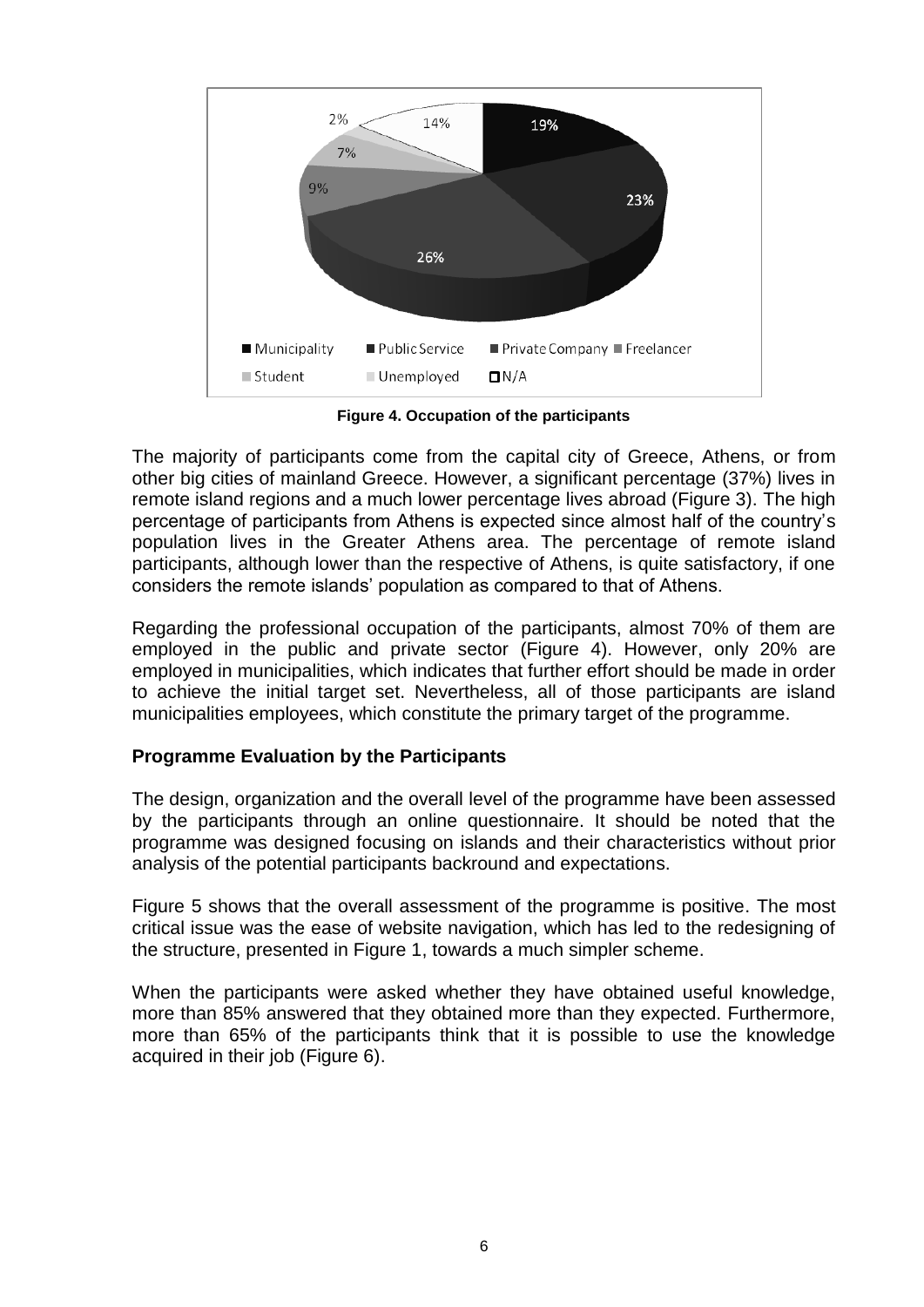

**Figure 5. Rating of the e-Learning programme and the platform**



**Figure 6. Evaluation of knowledge acquired**

#### **Lesson Learned**

Looking at the variation of daily logins during a year (Figure 7) one can observe that logins increased considerably as the date of the overall evaluation of students was approaching while they remained at a low level (20-40 daily logins) for the rest of the period. We may therefore conclude that the platform does not operate as an open community of professionals who discuss the problems they face, but mainly as a tool for receiving the material and submitting the assessments. Hence, participants should be encouraged to use the platform in order to increase the interaction between them.

At the same time, based on logins' variation on a weekly basis (Figure 8), a reduction is observed during the weekends. This is the opposite of what it was expected, taking into account that all participants have a job and they have more free time during the weekends.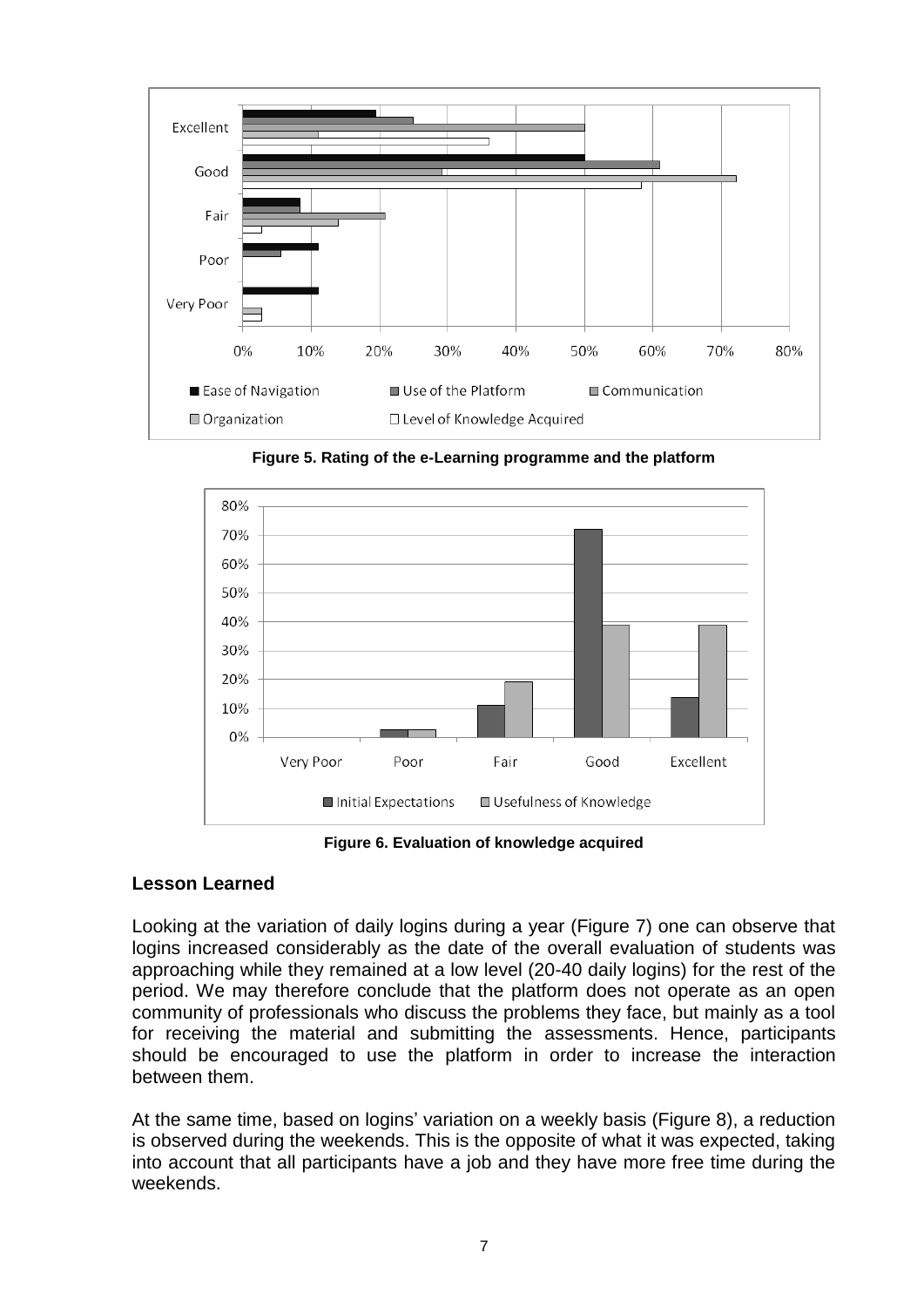

**Figure 7. Daily logins during the second year of operation**



**Figure 8. Login record on a weekly basis**

Furthermore on the basis of the programme's evaluation by the students and their demand for simple website navigation, the structure presented in Figure 1 was redesigned after the intermediate meeting. The number of modules concerning individual courses has been reduced. Specifically, the announcements module, calendar and discussion forum for the particular courses have been deleted (Figure 9) and their content has been transferred to the corresponding central modules. This change has resulted to a substantial increase of participants' involvement, an indication of which is the triplication of the number of posts in the central forum.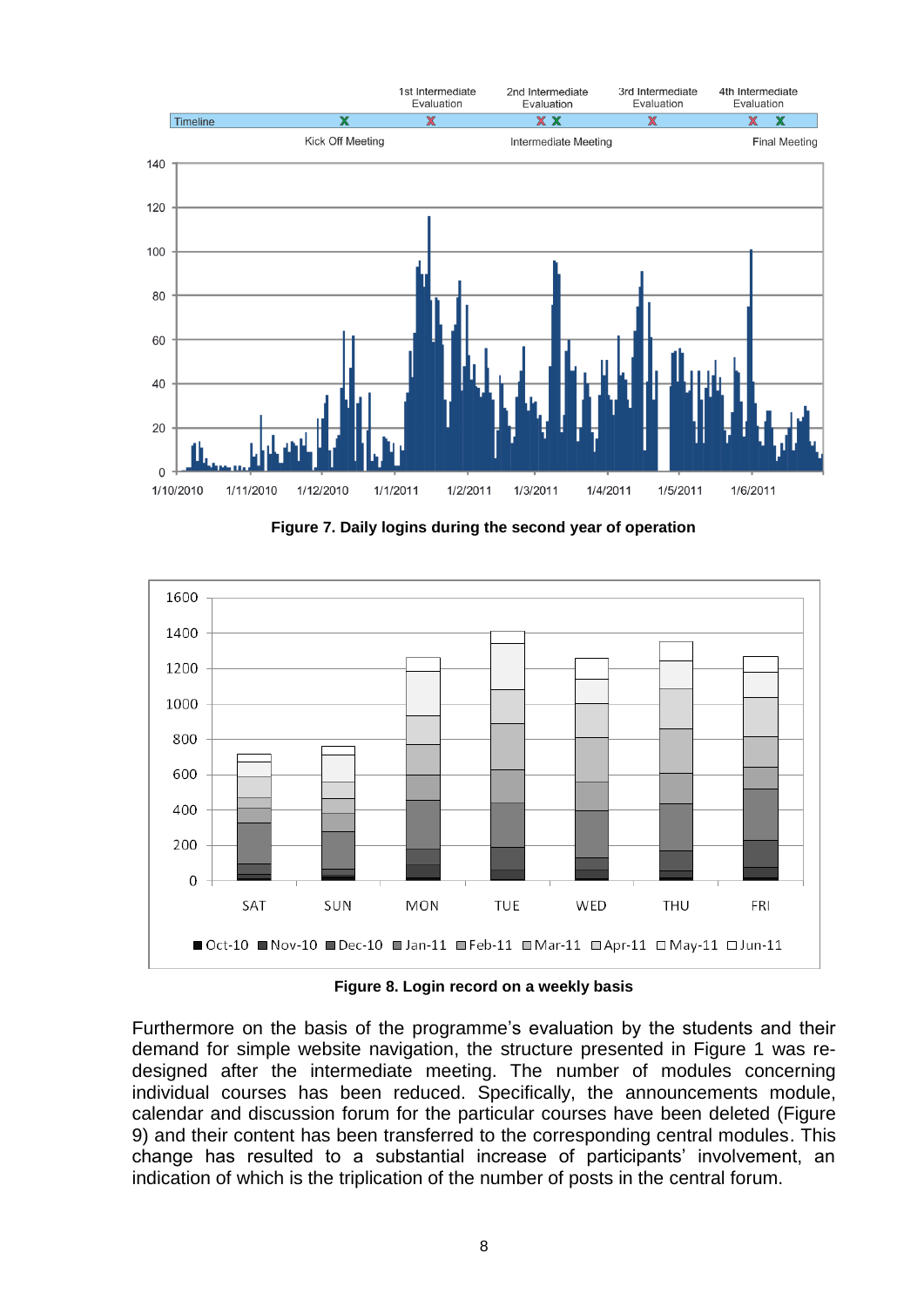

**Figure 9. The new Energy Academy website structure**

# **Conclusion Remarks**

The objective of this paper was to examine the usefulness of both synchronous and asynchronous courses delivery as a tool for training professionals. The experience gained from the operation of the "Energy Academy", a distance training programme for local administration officials and for persons involved in the shaping of energy and environmental policies, has been used at the basis for this analysis. The main findings may be summarized as follows:

- The programme was well-received. The number of participants who registered and the ratio of those who completed the programme successfully show a substantial increase in the second year of the programme's operation, as compared to the first. The higher participation rate in the second year is mainly due to word of mouth promotion and more advertising. On the other hand, the lower dropout rate on the second year is mainly due to the fact that new students, having learnt from past experience, were more prepared to face the difficulties of the programme.
- Twenty percent of the programme's participants were island municipalities' employees, which constitute the main target group of the programme. This is a significant percentage, but efforts should be made to increase it.
- The participants used the platform mainly as a tool for receiving the educational material and submitting the assessments. Efforts should be made to increase its use, as an open community of professionals who discuss the problems they face, in order to improve the interaction between them.
- A number of improvements have come as a result of the programme's evaluation by the participants. The most important of those was the participants' demand for simple web-site navigation, which has led to the redesigning of the website structure.

On the basis of all the above it could be said that the programme has come to fill a training need and satisfy an existing demand. The number of participants, their profile